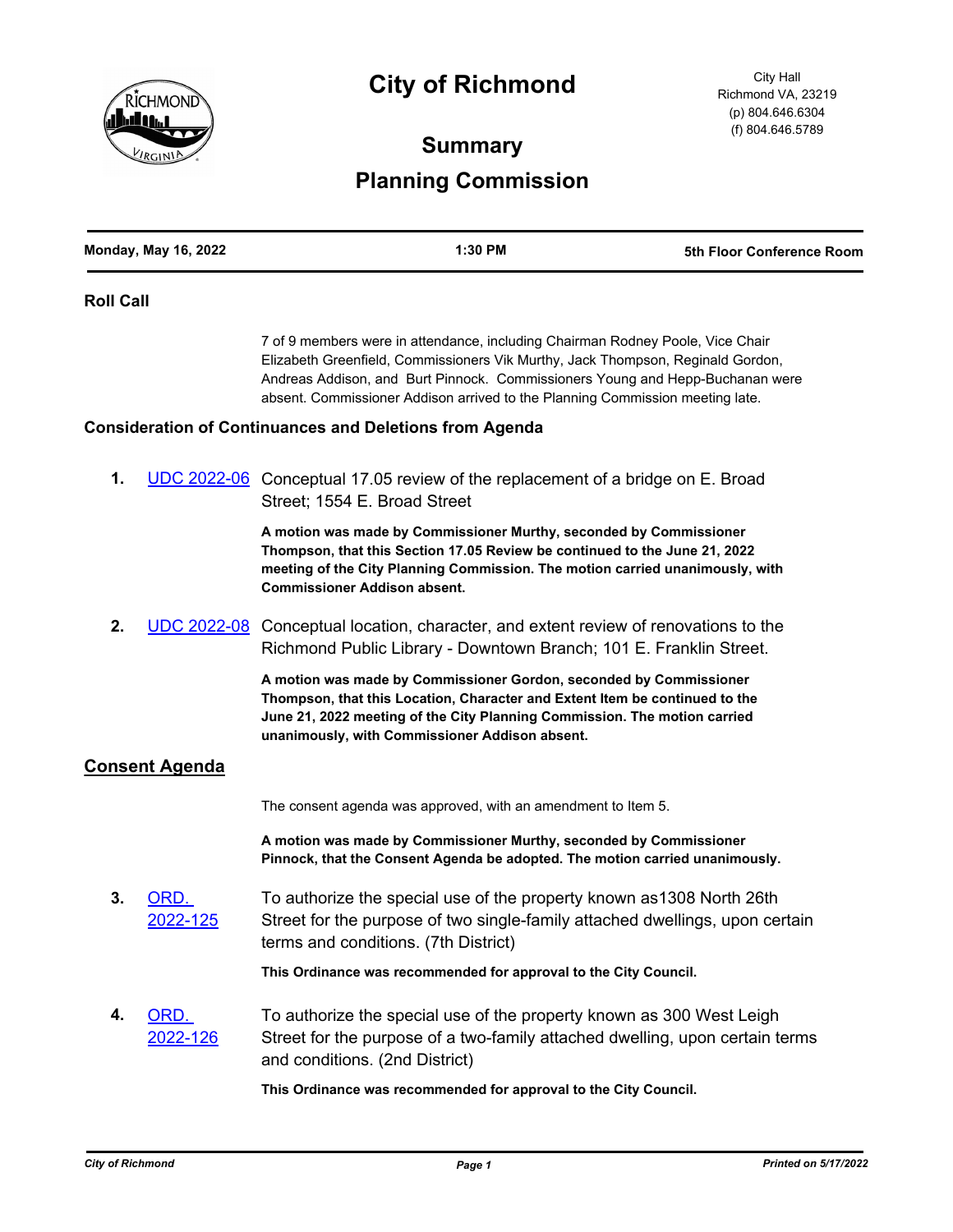**5.** ORD. [2022-127](http://richmondva.legistar.com/gateway.aspx?m=l&id=/matter.aspx?key=31810) To authorize the special use of the property known as 2417 Stuart Avenue for the purpose of a single-family attached dwelling with an accessory dwelling unit, upon certain terms and conditions. (2nd District)

> **This Ordinance was recommended for approval to the City Council with the following amendments:**

**-Change "single family attached dwelling with an accessory dwelling unit" to "dwelling unit within an accessory building to an existing single-family attached dwelling" throughout**

**- Add: The accessory building shall not be used for rental purposes, with the exception of rental to individuals having a familial relationship to the owner by blood, marriage, legal guardianship, or adoption.**

**6.** ORD. [2022-141](http://richmondva.legistar.com/gateway.aspx?m=l&id=/matter.aspx?key=32123) To declare a public necessity for the acquisition of and to authorize the Chief Administrative Officer to accept from a certain property owner a 20± foot wide limited access easement located at 3B Manchester Road and the dedication as public right-of-way of a portion of 3A Manchester Road, consisting of 3,710.92± square feet, for the purpose of providing for vehicular access by the City across and generally following the northern boundary of 3B Manchester Road and for the widening of the Manchester Road public right-of-way on a portion of the property known as 3A Manchester Road. (6th District)

**This Ordinance was recommended for approval to the City Council.**

**7.** [CPCR.2022.0](http://richmondva.legistar.com/gateway.aspx?m=l&id=/matter.aspx?key=32107) RESOLUTION OF THE RICHMOND CITY PLANNING COMMISSION 51 APPROVING A FINAL COMMUNITY UNIT PLAN AMENDMENT, TO ALLOW FOR A SELF-STORAGE FACILITY AT 2100 SHEILA LANE

**This City Planning Commission Resolution was approved.**

**8.** [UDC 2022-10](http://richmondva.legistar.com/gateway.aspx?m=l&id=/matter.aspx?key=32039) Conceptual location, character, and extent review of new Belle Isle Interpretive Signage; Various locations on Belle Isle.

**This Location, Character and Extent Item was approved.**

**9.** [UDC 2022-07](http://richmondva.legistar.com/gateway.aspx?m=l&id=/matter.aspx?key=32035) Final location, character, and extent review of the Southside Community Center Addition and Site Improvements; 6255 Old Warwick Rd.

**This Location, Character and Extent Item was approved.**

## **Regular Agenda**

**10.** ORD. [2022-140](http://richmondva.legistar.com/gateway.aspx?m=l&id=/matter.aspx?key=32122) To declare surplus and direct the conveyance of the City-owned real estate known as 601 East Leigh Street, consisting of 7.36± acres, for nominal consideration to the Economic Development Authority of the City of Richmond for the purpose of facilitating the redevelopment of the real estate. (6th District)

Ms. Sharon Ebert provided staff's presentation.